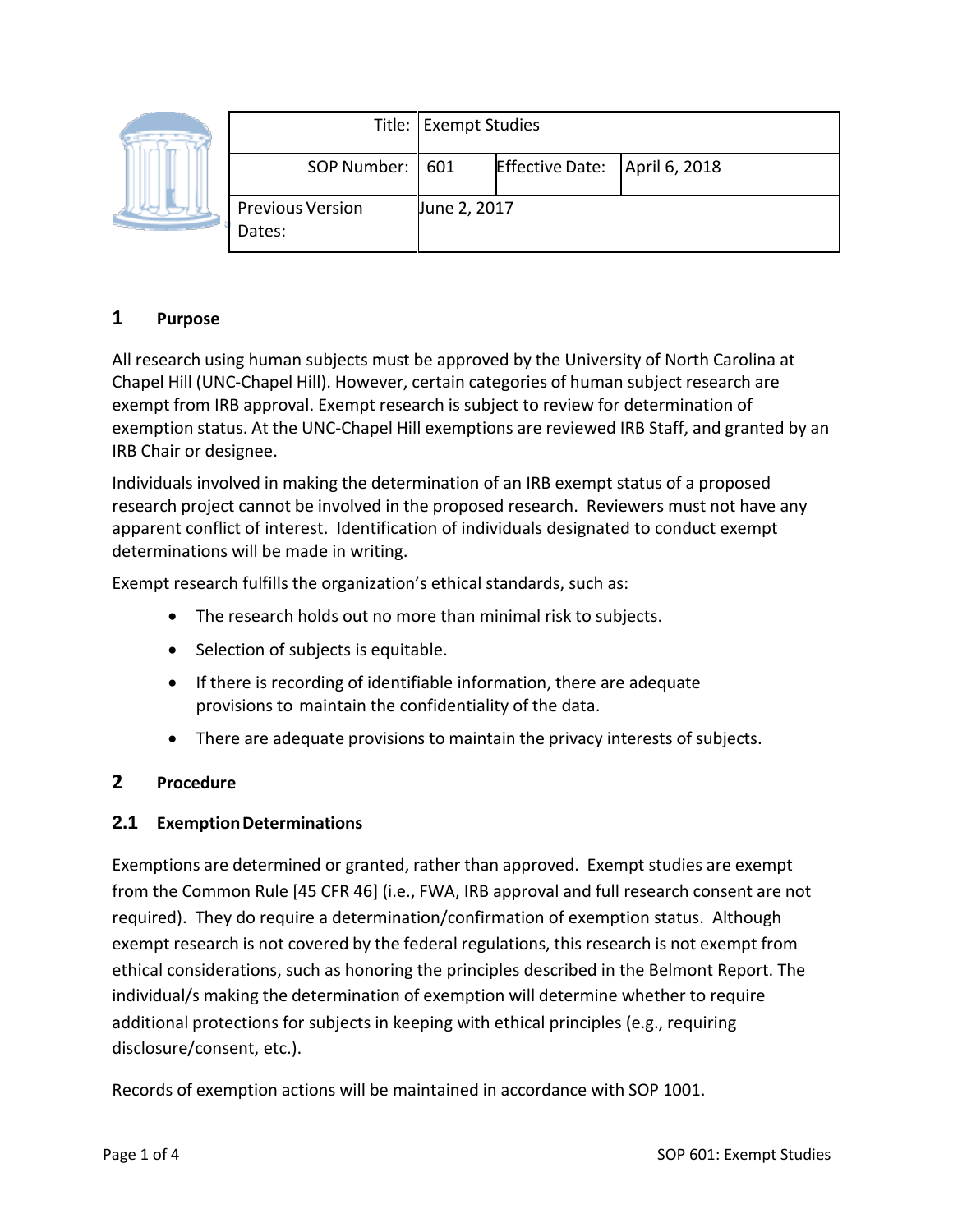Changes to an exempted study may render it no longer exempt. Decision charts published by OHRP may assist the IRB in determining level of IRB review needed: <http://www.hhs.gov/ohrp/humansubjects/guidance/decisioncharts.htm>

### **2.2 Limitations on Exemptions**

The following limitations on exemptions apply to research conducted or supported by HHS:

Children: The exemption for research involving survey or interview procedures or observations of public behavior (#2) does NOT apply to research in children, except for research involving observations of public behavior when the investigator does not participate in the activities being observed.

Prisoners: Exemptions do NOT apply. IRB review is required.

### **2.3 Categories of Exempt Research**

With the above-referenced limitations, research activities not regulated by the FDA (see Section 2.4 for FDA Exemptions) in which the only involvement of human subjects are determined to be in one or more of the following categories are exempt from IRB approval:

1. Research conducted in established or commonly accepted educational settings, involving normal educational practices, such as

(i) research on regular and special education instructional strategies, or

(ii) research on the effectiveness of or the comparison among instructional techniques, curricula, or classroom management methods.

2. Research involving the use of educational tests (cognitive, diagnostic, aptitude, achievement), survey procedures, interview procedures or observation of public behavior, unless:

(i) information obtained is recorded in such a manner that human subjects can be identified, directly or through identifiers linked to the subjects; and

(ii) any disclosure of the human subjects' responses outside the research could reasonably place the subjects at risk of criminal or civil liability or be damaging to the subject's financial standing, employability, or reputation.

3. Research involving the use of educational tests (cognitive, diagnostic, aptitude, achievement), survey procedures, interview procedures, or observation of public behavior that is not exempt under paragraph (2), if:

(i) the human subjects are elected or appointed public officials or candidates for public office; or

(ii) Federal statute(s) require(s) without exception that the confidentiality of the personally identifiable information will be maintained throughout the research and thereafter.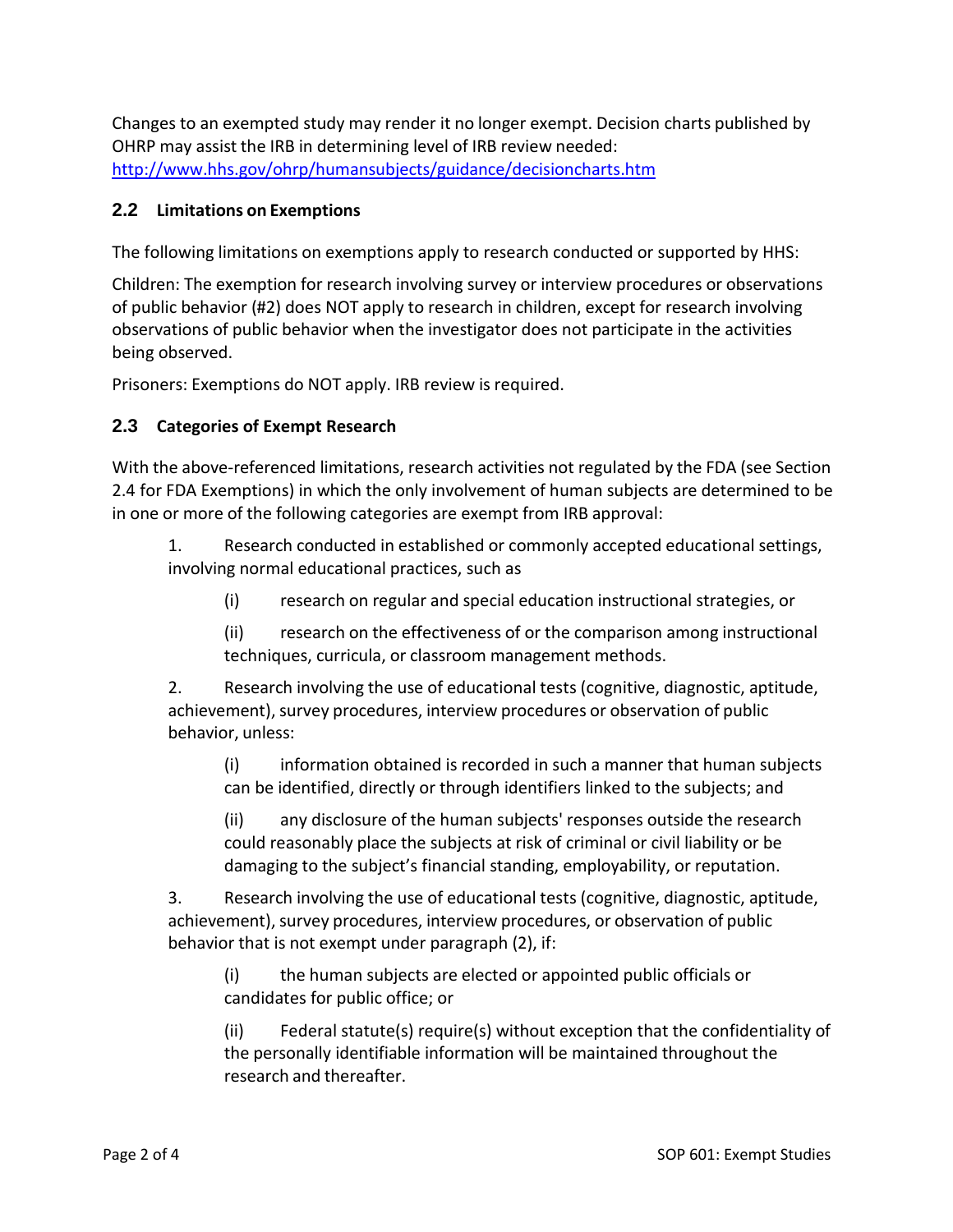4. Research involving the collection or study of existing data, documents, records, pathological specimens, or diagnostic specimens, if these sources are publicly available or if the information is recorded by the investigator in such a manner that subjects cannot be identified, directly or through identifiers linked to the subjects.

NOTE: In order to be eligible for this exemption, all of the materials have to exist at the time the research is proposed.

5. Research and demonstration projects which are conducted by or subject to the approval of federal department or agency heads, and which are designed to study, evaluate, or otherwise examine:

- (i) Public benefit or service programs;
- (ii) Procedures for obtaining benefits or services under those programs;
- (iii) Possible changes in or alternatives to those programs or procedures; or
- (iv) Possible changes in methods or levels of payment for benefits or services under those programs.

The program under study must deliver a public benefit (e.g., financial or medical benefits as provided under the Social Security Act) or service (e.g., social, supportive, or nutrition services as provided under the Older Americans Act).

The research demonstration project must be conducted pursuant to specific federal statutory authority, there must be no statutory requirements of IRB review, the research must not involve significant physical invasions or intrusions upon the privacy of subjects, and the exemption must be invoked only with authorization or concurrence by the federal funding agency.

- 6. Taste and food quality evaluation and consumer acceptance studies,
	- (i) If wholesome foods without additives are consumed; or

(ii) If a food is consumed that contains a food ingredient at or below the level and for a use found to be safe, or agricultural chemical or environmental contaminant at or below the level found to be safe, by the FDA or approved by the Environmental Protection Agency or the Food Safety and Inspection Service of the U.S. Department of Agriculture.

## **2.4 Proceduresfor Exemption Determination**

In order to obtain an exemption determination, investigators must submit:

- 1. Completed *Request Exemption* section of IRBIS application;
- 2. All recruitment materials(e.g., letter of invitation, recruitment script, flyer);
- 3. Consent form/disclosure/information sheet (when appropriate);
- 4. All surveys, questionnaires, instruments, etc.;